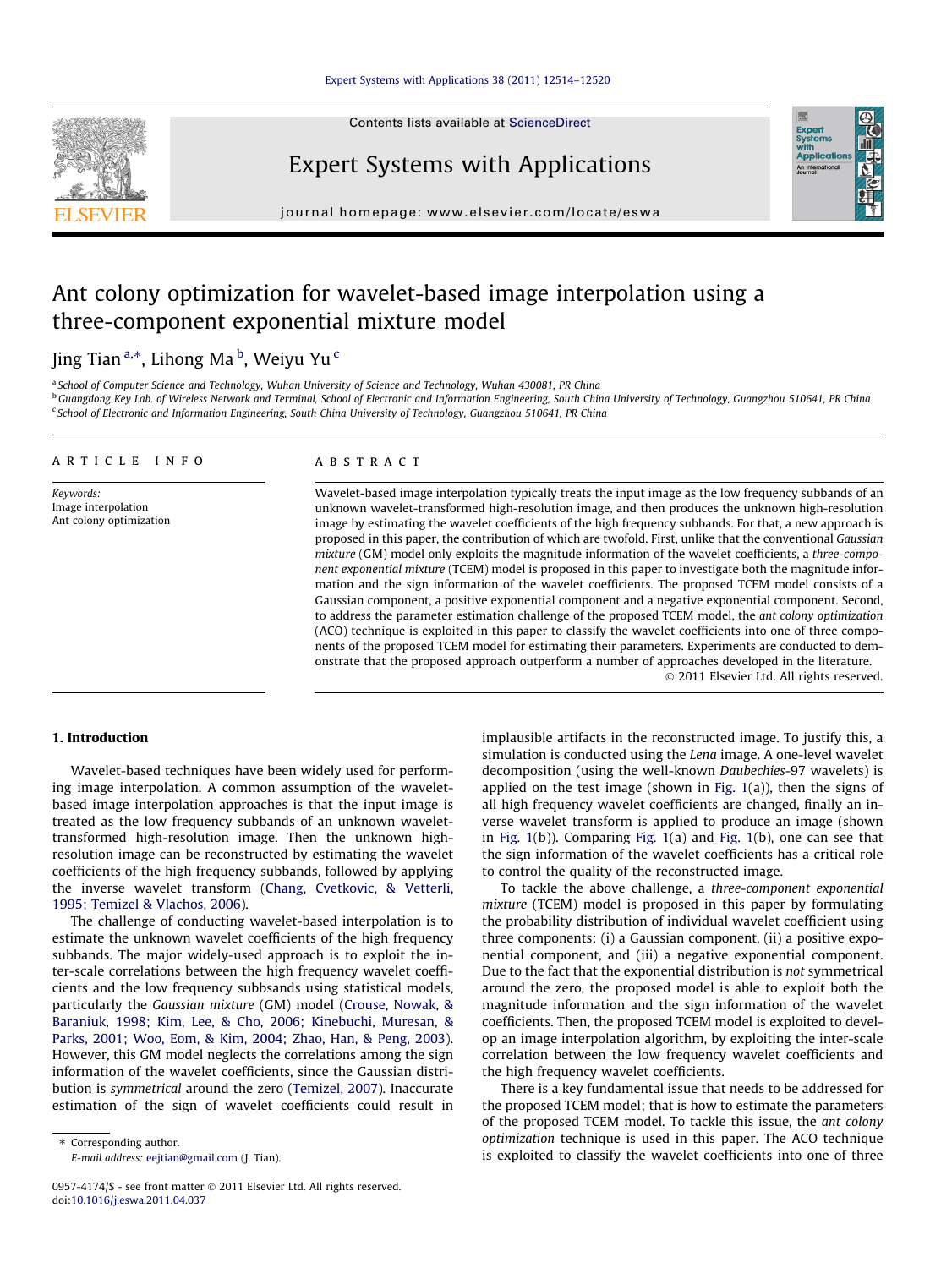<span id="page-1-0"></span>

Fig. 1. (a) Original Lena image; (b) the reconstructed image, by applying one-level wavelet decomposition transform on the image (a) and changing the signs of high frequency wavelet coefficients, followed by applying the inverse wavelet transform.



Fig. 2. A comparison between the two-component Gaussian mixture model [\(Crouse et al., 1998](#page--1-0)) and the proposed three-component exponential mixture model: (a) a twocomponent Gaussian mixture model consisting of two Gaussian components; and (b) the proposed three-component exponential mixture model consisting of three exponential components: a Gaussian component, a positive exponential component, plus a negative exponential component.

components of the proposed TCEM model, then estimate the parameters of each component. ACO is a nature-inspired optimization algorithm [\(Dorigo & Thomas, 2004\)](#page--1-0) motivated by the natural collective foraging behavior of real-world ant colonies. Despite the fact that ACO has been widely applied to tackle numerous optimization problems ([Dorigo, Gambardella, Middendorf, & Stutzle,](#page--1-0) [2002](#page--1-0)), its applications in image processing are quite a few ([Hegarat-Mascle, Kallel, & Descombes, 2007; Malisia & Tizhoosh,](#page--1-0) [2006; Ouadfel & Batouche, 2003; Tian, Yu, & Xie, 2008b](#page--1-0)).

The rest of this paper is organized as follows. The proposed image interpolation approach is presented in Section 2 where a brief introduction to the conventional GM model and the proposed TCEM model is first provided, followed by estimating the parameters of the proposed TCEM model using the ACO technique. Extensive experimental results are presented in Section [3](#page--1-0). Finally, Section [4](#page--1-0) concludes this paper.

#### 2. Proposed image interpolation approach

Basically, the idea of the proposed image interpolation approach is to treat the input image as the low frequency subbands of an unknown wavelet-transformed high-resolution image, and then produces the unknown high-resolution image by estimating the wavelet coefficients of the high frequency subbands. The proposed approach exploits the proposed TCEM model to formulate the statistical models of the low frequency subbands (i.e., the known low-resolution image), the parameters of which are estimated using the ACO technique. Then, the inter-scale correlation between the low frequency subbands and the high frequency subbands is exploited to estimate the statistical model of the coefficients of the unknown high frequency subbands. Finally, the coefficients of the high frequency subbands are synthesized via sampling from the above estimated model.

The key issues of the proposed approach boil down to the following three aspects: (i) build up the statistical model of the known wavelet coefficients, (ii) estimate the parameters of the above known statistical model, and (iii) estimate the model of the unknown wavelet coefficients using the inter-scale correlations among the wavelet coefficients. These three key issues are discussed in detail in the following subsections, respectively.

#### 2.1. Statistical model of wavelet coefficients

#### 2.1.1. Conventional Gaussian mixture model

A two-component Gaussian mixture (GM) model is developed in [Crouse et al. \(1998\)](#page--1-0) for modeling the distribution of individual wavelet coefficients, as illustrated in Fig. 2(a). This is motivated by the fact that most wavelet coefficients of a natural image have small values and contain very little signal information; on the other hand, a few wavelet coefficients have large values that represent significant signal information. The above-mentioned characteristics can be mathematically formulated as follow. Denote the ith wavelet coefficient at the subband with the jth scale and kth direction as  $S_i^{j,k}$ . It has a distribution as

$$
p(S_i^{j,k}) = q_i^{j,k} N\left(0, \sigma_{h_i^{j,k}}^2\right) + \left(1 - q_i^{j,k}\right) N\left(0, \sigma_{h_i^{j,k}}^2\right), \tag{1}
$$